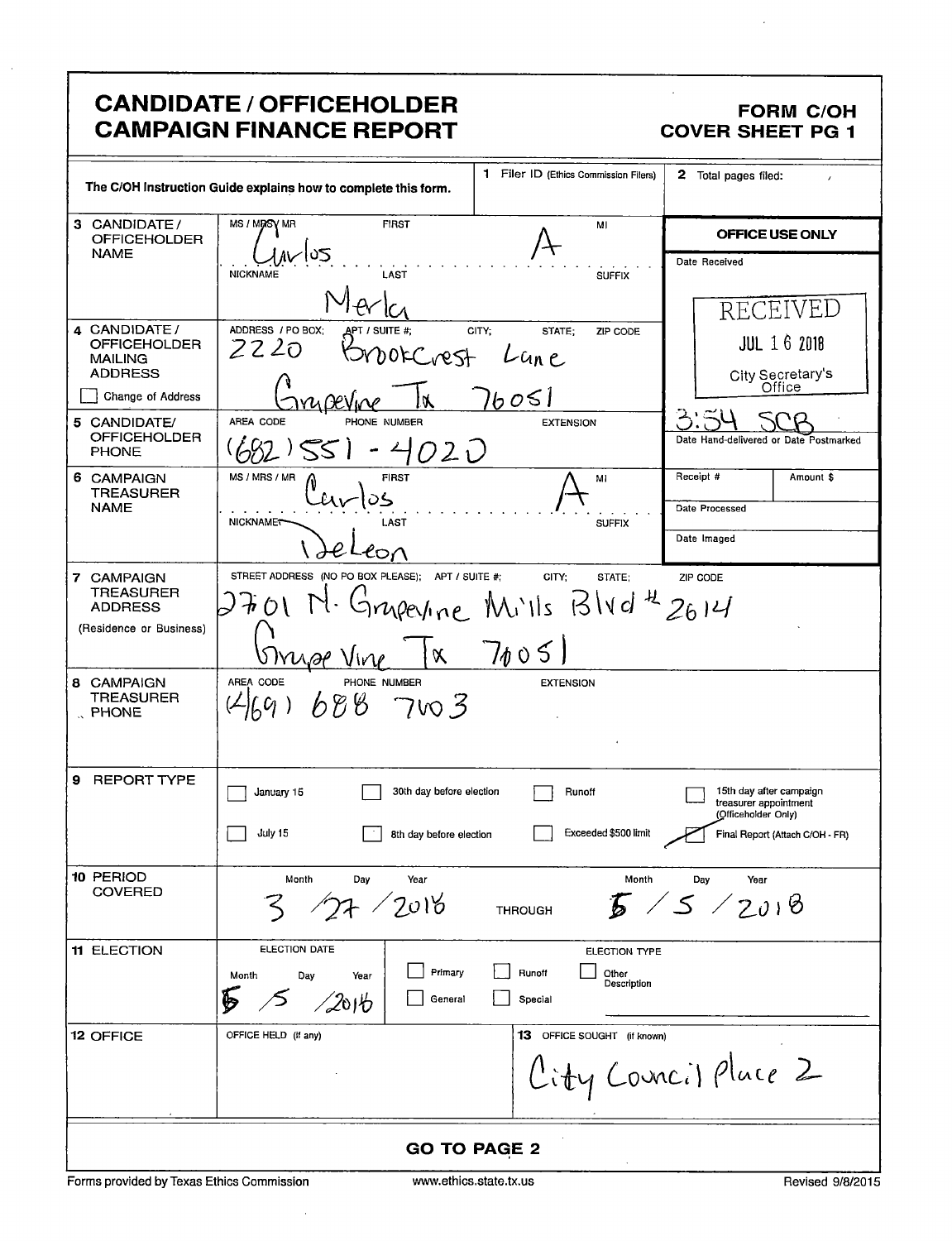### **CANDIDATE / OFFICEHOLDER CAMPAIGN FINANCE REPORT**

#### **FORM C/OH COVER SHEET PG 2**

| 14 C/OH NAME                                                                                                                                                                                                                                                                            | 105                                                                                                 |                                                                                                                                                                                                                                                                                                                                                                         |    | 15 Filer ID (Ethics Commission Filers)                                        |
|-----------------------------------------------------------------------------------------------------------------------------------------------------------------------------------------------------------------------------------------------------------------------------------------|-----------------------------------------------------------------------------------------------------|-------------------------------------------------------------------------------------------------------------------------------------------------------------------------------------------------------------------------------------------------------------------------------------------------------------------------------------------------------------------------|----|-------------------------------------------------------------------------------|
| <b>16 NOTICE FROM</b><br>POLITICAL<br>COMMITTEE(S)                                                                                                                                                                                                                                      | OF SUCH EXPENDITURES.                                                                               | THIS BOX IS FOR NOTICE OF POLITICAL CONTRIBUTIONS ACCEPTED OR POLITICAL EXPENDITURES MADE BY POLITICAL COMMITTEES TO<br>SUPPORT THE CANDIDATE / OFFICEHOLDER. THESE EXPENDITURES MAY HAVE BEEN MADE WITHOUT THE CANDIDATE'S OR OFFICEHOLDER'S<br>KNOWLEDGE OR CONSENT. CANDIDATES AND OFFICEHOLDERS ARE REQUIRED TO REPORT THIS INFORMATION ONLY IF THEY RECEIVE NOTICE |    |                                                                               |
|                                                                                                                                                                                                                                                                                         | <b>COMMITTEE TYPE</b>                                                                               | <b>COMMITTEE NAME</b>                                                                                                                                                                                                                                                                                                                                                   |    |                                                                               |
|                                                                                                                                                                                                                                                                                         | <b>GENERAL</b>                                                                                      |                                                                                                                                                                                                                                                                                                                                                                         |    |                                                                               |
|                                                                                                                                                                                                                                                                                         | <b>SPECIFIC</b>                                                                                     | <b>COMMITTEE ADDRESS</b>                                                                                                                                                                                                                                                                                                                                                |    |                                                                               |
|                                                                                                                                                                                                                                                                                         |                                                                                                     | COMMITTEE CAMPAIGN TREASURER NAME                                                                                                                                                                                                                                                                                                                                       |    |                                                                               |
| <b>Additional Pages</b>                                                                                                                                                                                                                                                                 |                                                                                                     |                                                                                                                                                                                                                                                                                                                                                                         |    |                                                                               |
|                                                                                                                                                                                                                                                                                         |                                                                                                     | COMMITTEE CAMPAIGN TREASURER ADDRESS                                                                                                                                                                                                                                                                                                                                    |    |                                                                               |
| <b>17 CONTRIBUTION</b><br>TOTALS                                                                                                                                                                                                                                                        | 1.                                                                                                  | TOTAL POLITICAL CONTRIBUTIONS OF \$50 OR LESS (OTHER THAN<br>PLEDGES, LOANS, OR GUARANTEES OF LOANS), UNLESS ITEMIZED                                                                                                                                                                                                                                                   | \$ |                                                                               |
|                                                                                                                                                                                                                                                                                         | 2.                                                                                                  | <b>TOTAL POLITICAL CONTRIBUTIONS</b><br>(OTHER THAN PLEDGES, LOANS, OR GUARANTEES OF LOANS)                                                                                                                                                                                                                                                                             |    | DOL                                                                           |
| <b>EXPENDITURE</b><br><b>TOTALS</b>                                                                                                                                                                                                                                                     | 3.<br>TOTAL POLITICAL EXPENDITURES OF \$100 OR LESS,<br>\$<br><b>UNLESS ITEMIZED</b>                |                                                                                                                                                                                                                                                                                                                                                                         |    |                                                                               |
|                                                                                                                                                                                                                                                                                         | 4.                                                                                                  | TOTAL POLITICAL EXPENDITURES                                                                                                                                                                                                                                                                                                                                            |    |                                                                               |
| <b>CONTRIBUTION</b><br><b>BALANCE</b>                                                                                                                                                                                                                                                   | 5.                                                                                                  | TOTAL POLITICAL CONTRIBUTIONS MAINTAINED AS OF THE LAST DAY<br>OF REPORTING PERIOD                                                                                                                                                                                                                                                                                      |    |                                                                               |
| <b>OUTSTANDING</b><br><b>LOAN TOTALS</b>                                                                                                                                                                                                                                                | 6.<br>TOTAL PRINCIPAL AMOUNT OF ALL OUTSTANDING LOANS AS OF THE<br>LAST DAY OF THE REPORTING PERIOD |                                                                                                                                                                                                                                                                                                                                                                         |    |                                                                               |
| 18 AFFIDAVIT                                                                                                                                                                                                                                                                            |                                                                                                     |                                                                                                                                                                                                                                                                                                                                                                         |    |                                                                               |
|                                                                                                                                                                                                                                                                                         |                                                                                                     |                                                                                                                                                                                                                                                                                                                                                                         |    | I swear, or affirm, under penalty of perjury, that the accompanying report is |
| true and correct and includes all information required to be reported by me<br>under Title 15, Election Code.<br>willing,<br><b>SHAWNA BARNES</b><br>Notary Public, State of Texas<br>Comm. Expires 04-13-2019<br>Notary ID 130188090<br>""""<br>Signature of Candidate or Officeholder |                                                                                                     |                                                                                                                                                                                                                                                                                                                                                                         |    |                                                                               |
| AFFIX NOTARY STAMP / SEALABOVE                                                                                                                                                                                                                                                          |                                                                                                     |                                                                                                                                                                                                                                                                                                                                                                         |    |                                                                               |

| Sworn to and subscribed before me, by the said $\int_M$ os $M$ of $M$                        | this the |  |
|----------------------------------------------------------------------------------------------|----------|--|
| $JUV$ . 20 $\sqrt{8}$<br>__, to certify which, witness my hand and seal of office.<br>day of |          |  |
| Dung Kropp Shoung Barnes Artro, Ribl                                                         |          |  |
|                                                                                              |          |  |

Forms provided by Texas Ethics Commission

Signature of officer administering oath

Printed name of officer administering oath

Title of officer administering oath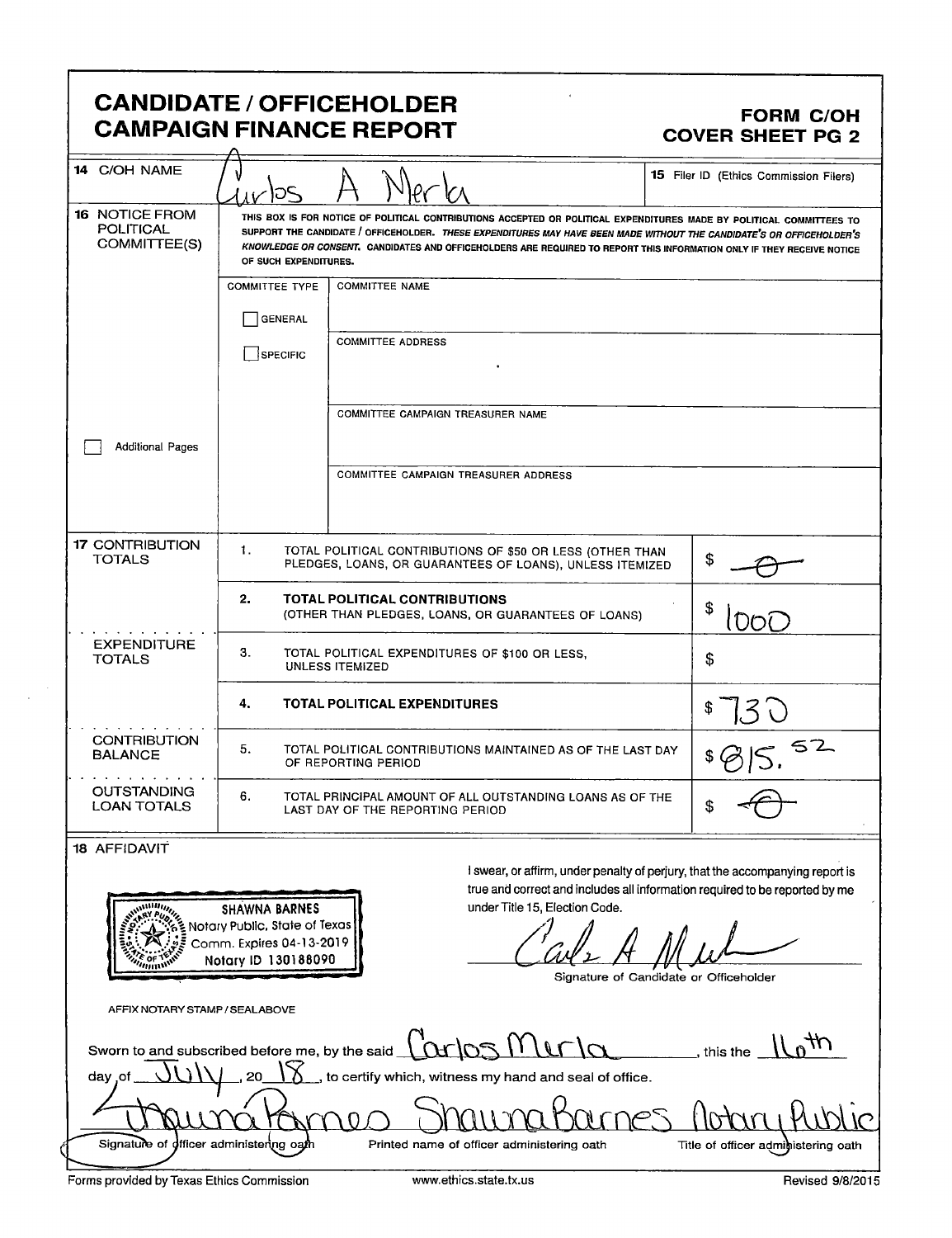## SUBTOTALS - C/OH FORM C/OH

# COVER SHEET PG 3

|     | 19 FILER NAME<br>20 Filer ID (Ethics Commission Filers)                                                                                                                                                                                                                                                                                                                                                                                                     |                                  |
|-----|-------------------------------------------------------------------------------------------------------------------------------------------------------------------------------------------------------------------------------------------------------------------------------------------------------------------------------------------------------------------------------------------------------------------------------------------------------------|----------------------------------|
|     |                                                                                                                                                                                                                                                                                                                                                                                                                                                             |                                  |
|     | 21 SCHEDULE SUBTOTALS<br><b>NAME OF SCHEDULE</b>                                                                                                                                                                                                                                                                                                                                                                                                            | <b>SUBTOTAL</b><br><b>AMOUNT</b> |
| 1.  | $\sim$<br>SCHEDULE A1: MONETARY POLITICAL CONTRIBUTIONS                                                                                                                                                                                                                                                                                                                                                                                                     | \$<br>10D L                      |
| 2.  | SCHEDULE A2: NON-MONETARY (IN-KIND) POLITICAL CONTRIBUTIONS                                                                                                                                                                                                                                                                                                                                                                                                 | \$                               |
| З.  | SCHEDULE B: PLEDGED CONTRIBUTIONS                                                                                                                                                                                                                                                                                                                                                                                                                           | \$                               |
| 4.  | <b>SCHEDULE E: LOANS</b>                                                                                                                                                                                                                                                                                                                                                                                                                                    | \$                               |
| 5.  | SCHEDULE F1: POLITICAL EXPENDITURES MADE FROM POLITICAL CONTRIBUTIONS                                                                                                                                                                                                                                                                                                                                                                                       | \$730                            |
| 6.  | SCHEDULE F2: UNPAID INCURRED OBLIGATIONS                                                                                                                                                                                                                                                                                                                                                                                                                    | \$                               |
| 7.  | SCHEDULE F3: PURCHASE OF INVESTMENTS MADE FROM POLITICAL CONTRIBUTIONS                                                                                                                                                                                                                                                                                                                                                                                      | \$                               |
| 8.  | SCHEDULE F4: EXPENDITURES MADE BY CREDIT CARD                                                                                                                                                                                                                                                                                                                                                                                                               | \$                               |
| 9.  | SCHEDULE G: POLITICAL EXPENDITURES MADE FROM PERSONAL FUNDS                                                                                                                                                                                                                                                                                                                                                                                                 | \$                               |
| 10. | SCHEDULE H: PAYMENT MADE FROM POLITICAL CONTRIBUTIONS TO A BUSINESS OF C/OH                                                                                                                                                                                                                                                                                                                                                                                 | \$                               |
| 11. | SCHEDULE I: NON-POLITICAL EXPENDITURES MADE FROM POLITICAL CONTRIBUTIONS                                                                                                                                                                                                                                                                                                                                                                                    | \$                               |
| 12. | SCHEDULE K: INTEREST, CREDITS, GAINS, REFUNDS, AND CONTRIBUTIONS<br><b>RETURNED TO FILER</b>                                                                                                                                                                                                                                                                                                                                                                | \$                               |
|     |                                                                                                                                                                                                                                                                                                                                                                                                                                                             |                                  |
|     |                                                                                                                                                                                                                                                                                                                                                                                                                                                             |                                  |
|     |                                                                                                                                                                                                                                                                                                                                                                                                                                                             |                                  |
|     |                                                                                                                                                                                                                                                                                                                                                                                                                                                             |                                  |
|     |                                                                                                                                                                                                                                                                                                                                                                                                                                                             |                                  |
|     |                                                                                                                                                                                                                                                                                                                                                                                                                                                             |                                  |
|     |                                                                                                                                                                                                                                                                                                                                                                                                                                                             |                                  |
|     |                                                                                                                                                                                                                                                                                                                                                                                                                                                             |                                  |
|     | the control of the control of the                                                                                                                                                                                                                                                                                                                                                                                                                           |                                  |
|     |                                                                                                                                                                                                                                                                                                                                                                                                                                                             |                                  |
|     |                                                                                                                                                                                                                                                                                                                                                                                                                                                             |                                  |
|     |                                                                                                                                                                                                                                                                                                                                                                                                                                                             |                                  |
|     |                                                                                                                                                                                                                                                                                                                                                                                                                                                             |                                  |
|     |                                                                                                                                                                                                                                                                                                                                                                                                                                                             |                                  |
|     |                                                                                                                                                                                                                                                                                                                                                                                                                                                             |                                  |
|     | $\mathcal{L}(\mathcal{L}(\mathcal{L}(\mathcal{L}(\mathcal{L}(\mathcal{L}(\mathcal{L}(\mathcal{L}(\mathcal{L}(\mathcal{L}(\mathcal{L}(\mathcal{L}(\mathcal{L}(\mathcal{L}(\mathcal{L}(\mathcal{L}(\mathcal{L}(\mathcal{L}(\mathcal{L}(\mathcal{L}(\mathcal{L}(\mathcal{L}(\mathcal{L}(\mathcal{L}(\mathcal{L}(\mathcal{L}(\mathcal{L}(\mathcal{L}(\mathcal{L}(\mathcal{L}(\mathcal{L}(\mathcal{L}(\mathcal{L}(\mathcal{L}(\mathcal{L}(\mathcal{L}(\mathcal{$ |                                  |
|     | $\mathcal{L}(\mathcal{L}(\mathcal{L}))$ and $\mathcal{L}(\mathcal{L}(\mathcal{L}))$ . The contribution of $\mathcal{L}(\mathcal{L})$                                                                                                                                                                                                                                                                                                                        |                                  |
|     |                                                                                                                                                                                                                                                                                                                                                                                                                                                             |                                  |

 $\bar{z}$